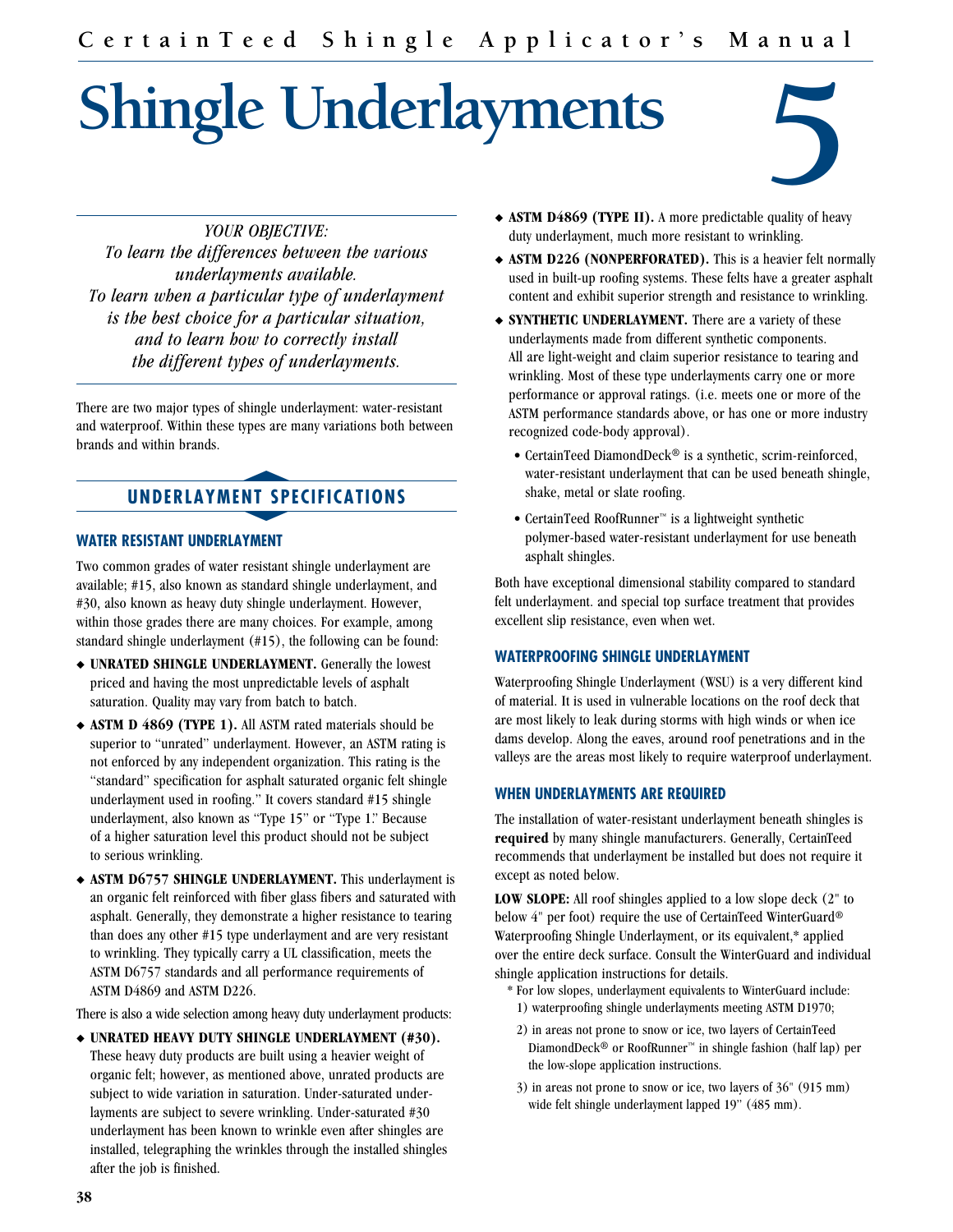Shingle underlayment should meet ASTM D6757, ASTM D4869 Type I or ASTM D226 Type I (except when applying LandMark® TL or Presidential® TL Shake shingles).

Because water drains slowly from these slopes, there is a greater chance of water back-up and damage from ice-dams. The application instructions for each CertainTeed roofing product indicate the minimum slope below which the product must not be applied, and a range of slopes where "low slope" application instructions must be followed. These instructions call for the use of a waterproofing shingle underlayment, such as CertainTeed WinterGuard Waterproofing Shingle Underlayment, or it's equivalent. **However, careful consideration of local weather and the use of a waterproof underlayment meeting ASTM D 1970 are thought to be a good practice and recommended** by CertainTeed. Follow the application instructions for the particular shingle. Note the special low slope application requirements for the products below:

 $\triangle$  LANDMARK<sup>®</sup> TL AND PRESIDENTIAL<sup>®</sup> TL SHINGLES: Low slope application requires a layer of WinterGuard or an equivalent product over the entire roof deck. A **double layer of asphalt felt underlayment is not an acceptable alternative** when applying these products.

**COLD WEATHER CLIMATES (ALL SLOPES):** Application of WinterGuard or a waterproofing shingle underlayment meeting ASTM D1970 is strongly recommended whenever there is a possibility of ice build-up. Follow manufacturer's application instructions.

**VALLEY FLASHING:** Line valley by centering 36" (915 mm) wide CertainTeed WinterGuard, or equivalent,\*\*\* in the valley and applying directly to deck. Consult the WinterGuard and individual shingle application instructions for details.

\*\*\* For valley liner, the equivalents to WinterGuard include:

- 1) waterproofing shingle underlayments meeting ASTM D1970;
- 2) one layer of 50 lb. or heavier asphalt coated roll roofing;
- 3) one layer of mineral-surfaced roll roofing;
- 4) two layers of 36" (915 mm) wide felt shingle underlayment.
- 5) in areas not prone to snow or ice, a synthetic water-resistant underlayment lapped at 20" and extending through the valley by at least 36". (Coated roll roofing should meet ASTM D224; shingle underlayment should meet ASTM D6757, ASTM D4869 or ASTM D226.)

#### **REQUIREMENTS BY UNDERWRITERS LABORATORIES (UL) FOR FIRE-RATED PREPARED ROOFING**

- $\triangleq$  UL classified underlayment is required under Class A fire-resistant shingles when plywood or non-veneer (OSB, WB, etc.) APA sheathing is at least  $3/8$ " thick but less than  $15/32$ ".
- $\blacklozenge$  When sheathing thicker than  $\frac{15}{32}$ " is used under fiber glass-type shingles, shingle underlayment is not required for a UL Class A fire rating.

## s **WATER-RESISTANT UNDERLAYMENTS** ANT UI

Water resistant underlayment is a product that consists of organic felt impregnated with asphalt saturant. Some water-resistant underlayments also contain a fiber glass reinforcement which increases tear strength and reduces wrinkling.

There are a variety of these underlayments made from different synthetic components. All are light-weight and claim superior resistance to tearing and wrinkling.

Water-resistant underlayment was originally invented to keep the roof decking dry until shingles could be applied. Applying this underlayment was originally called "drying-in the roof." It was also useful as a separation sheet between the roof sheathing boards (before OSB and plywood sheets were used as roof decking) and the asphalt shingles. This was important because resin pockets in the pine planks caused the asphalt to degrade prematurely unless the underlayment separated the resin and asphalt from each other.

Water-resistant underlayment is made to shed most of the water that falls on it unless it is torn or punctured. Its ability to be waterresistant is temporary. As the sun degrades the exposed asphalt the materials begin to dry, absorb more moisture, lose its strength and eventually begin to tear. The less asphalt used to saturate the underlayment sheet during manufacturing, the shorter its life. Since asphalt is the most expensive component of shingle underlayment, lower priced materials will have less asphalt and a shorter life when exposed to the sun. Lower priced shingle underlayment, for the same reason, is also subject to severe wrinkling when it gets wet or even just damp.

Underlayment is used under asphalt shingles for a variety of reasons, such as providing:

- $\triangle$  Backup for water-shedding protection of the deck if shingles fail from wind-driven rain. The lower the slope, the more important underlayment is, since water flows more easily under shingles on low slopes.
- $\bullet$  A protective barrier to the elements between the time the old shingles have been torn off and prior to the new shingle being applied. However, the underlayment should not be relied on as a temporary roof system, especially when the drip edge flashing is not yet in place. It is unlikely to prevent leaking in the event of heavy wind and rain.
- $\bullet$  An agent to hide minor imperfections of the decking material and reduce "picture framing" of deck panels.
- Fire ratings (Class A) when used in conjunction with shingles.

#### **INSTALLATION GUIDELINES FOR WATER-RESISTANT UNDERLAYMENTS** n Gui<br>Ant Ul

The following is a general guide for the installation of water-resistant shingle underlayment. These guidelines can be used regardless of the weight of the underlayment. However, always be sure to consider the local codes.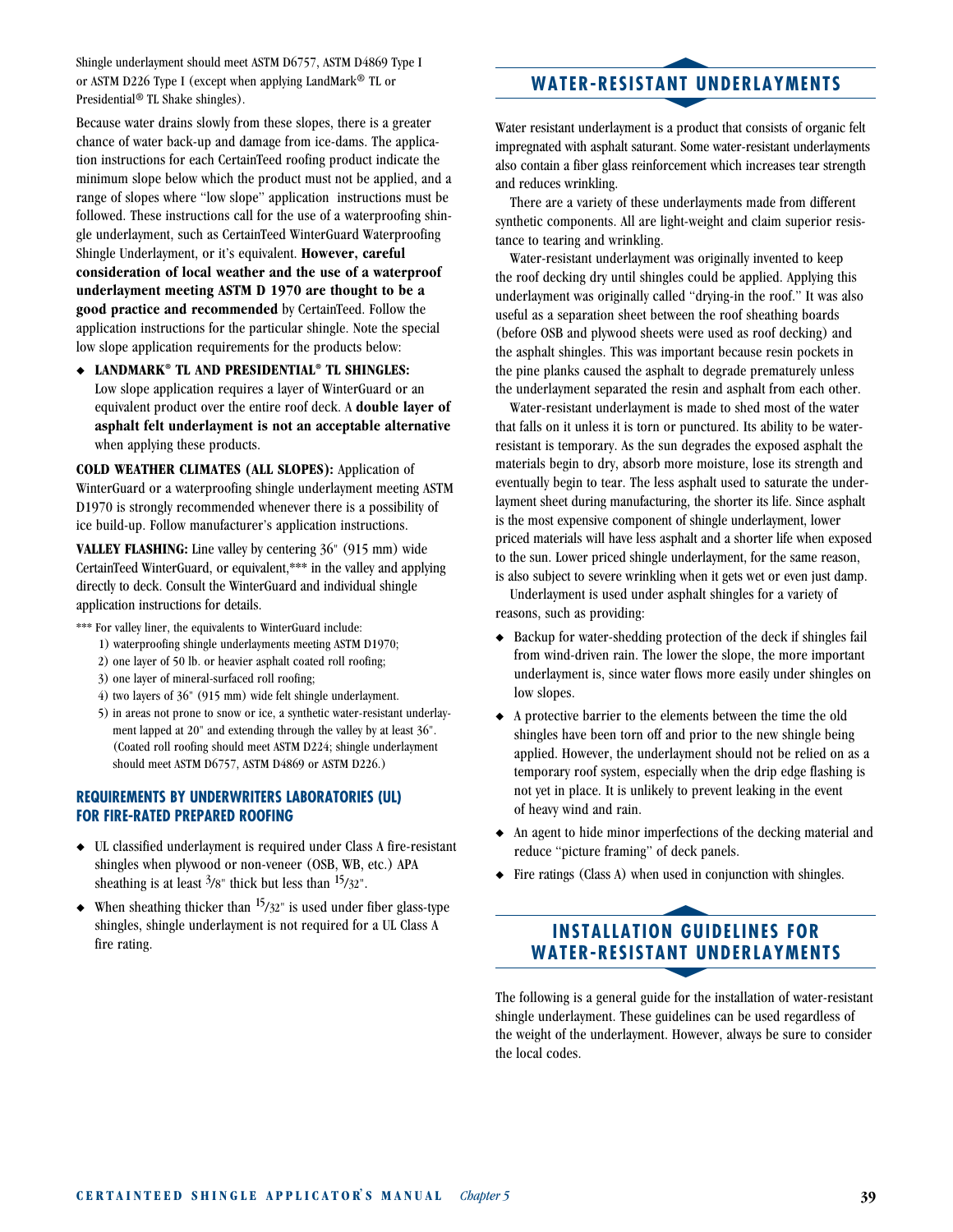*For roof pitches above 7:12 consider adding a third row of fasteners, making each row 9" apart. Tinstead of 12' apart. Dennis Torback from Fulton, KS tells us: "I always use Plasti Top nails on felt, it resists tearing under foot Some Tips… SOME 11ps...* Dennis Torback from Fution, KS letts us: 1 aways use Plasti 10<br>and has held up during an unexpected storm with high winds." *Here Are* 

s

#### **OVERNIGHT EXPOSURE**

If underlayment has been exposed overnight, moisture from dew should be allowed to completely dry before shingling over. If this does not happen, the moisture will become trapped beneath the shingles. Wrinkling can telegraph through the shingle and make a good shingle job look terrible. The worst part is that the job can look good when you leave in the evening but the wrinkles can reappear the next morning when the homeowner will notice them.

While we've discussed underlayment being exposed overnight, it is suggested that whenever possible the roofing contractor only tear off what he can shingle over that same day. This prevents the most common underlayment installation problems.

#### **APPLYING UNDERLAYMENT BETWEEN SHINGLE LAYERS**

CertainTeed advises against applying underlayment over existing roofing. The underlayment may cover or create soft areas in the roof surface. These soft spots can cause shingle fasteners to be under- or over-driven, thereby weakening the shingle hold-down strength (potential blow-offs) or tearing holes in the shingles that can allow water intrusion (potential leaks). Underlayment applied over existing roofing interferes with the ability to nest the new shingles into the old. Nesting is an accepted and time-proven method of applying same-size new shingles over old ones.

So, if the old shingles are to be left in place and the new shingles can be nested into the old, then no additional underlayment is required. There are some who believe that the introduction of an additional vapor retarder between the roofing layers can cause moisture collection and deterioration.

#### **FASTENER TYPE**

CertainTeed recommends using nails rather than staples. Nails provide more resistance against underlayment tear out. It is very important, whether hand nailing or using a pneumatic gun, that the fasteners be driven flush.

#### **INSTALLATION METHOD:**

When applying underlayment the key is to keep the product as wrinkle free as possible.

1. Unroll the underlayment parallel with the eaves. The eaves edge of the underlayment should go **OVER** the drip edge **eaves flashing,** but go **UNDER** the drip edge **flashing along the rake**.



*Figure 5-1: Applying Water-Resistant Underlayment Along The Eaves And Rake* 

2. Around the perimeter of the underlayment, place the nails approximately 6 inches apart and about 1 inch in from the edge. In the main area of the underlayment, two rows of nails are used. The first is placed 12" up from the bottom edge and the second is 24" from that same edge (or in fact 12" from the upper edge). This nicely separates the 36" wide underlayment sheet into thirds. Nail along these two rows 12-15" apart. Nail placement should be alternated so that one row places the nail opposite the open area of the first, creating a sort of zigzag pattern. This will result in a simple pattern with all nails being approximately 12-15" apart. (*See tips above.*)



*Figure 5-2: Standard Nailing Pattern For Water-Resistant Underlayment*

- 3. Succeeding courses should be unrolled in a similar manner overlapping the previous course by 2". Be careful to roll it out straight as the underlayment will tend to slide down the pitch of the roof and end up crooked. The spacing of nails in this overlap area should be approximately 6" apart, centered in the 2" area. (*See tips below.*)
- 4. If the length of the roll is not sufficient to complete the entire run, an end lap of 6" is required. We recommend two rows of nails 6" apart to hold the lapped edges in place. End laps should be located 6-8' from any other end lap that may be in the preceding underlayment course.
- 5. Apply underlayment a minimum of 6" over hips and ridges, approximately 4" over valley liners and up 4" or more where the roof meets a vertical surface.  $\overline{e}$ .

#### **WARNING**

When installing underlayment where hot vent stacks protrude (from wood burning stoves etc.), it is important to allow a minimum 2" clearance. Check fire codes.

#### **HIGH WIND / OVERNIGHT RECOMMENDATIONS:**

If planning to leave water-resistant underlayment exposed overnight, or for a longer period of time, or if high winds are expected, any of the following suggestions or a combination of them can be used for additional protection:

 $\bullet$  Use cap nails or tin caps.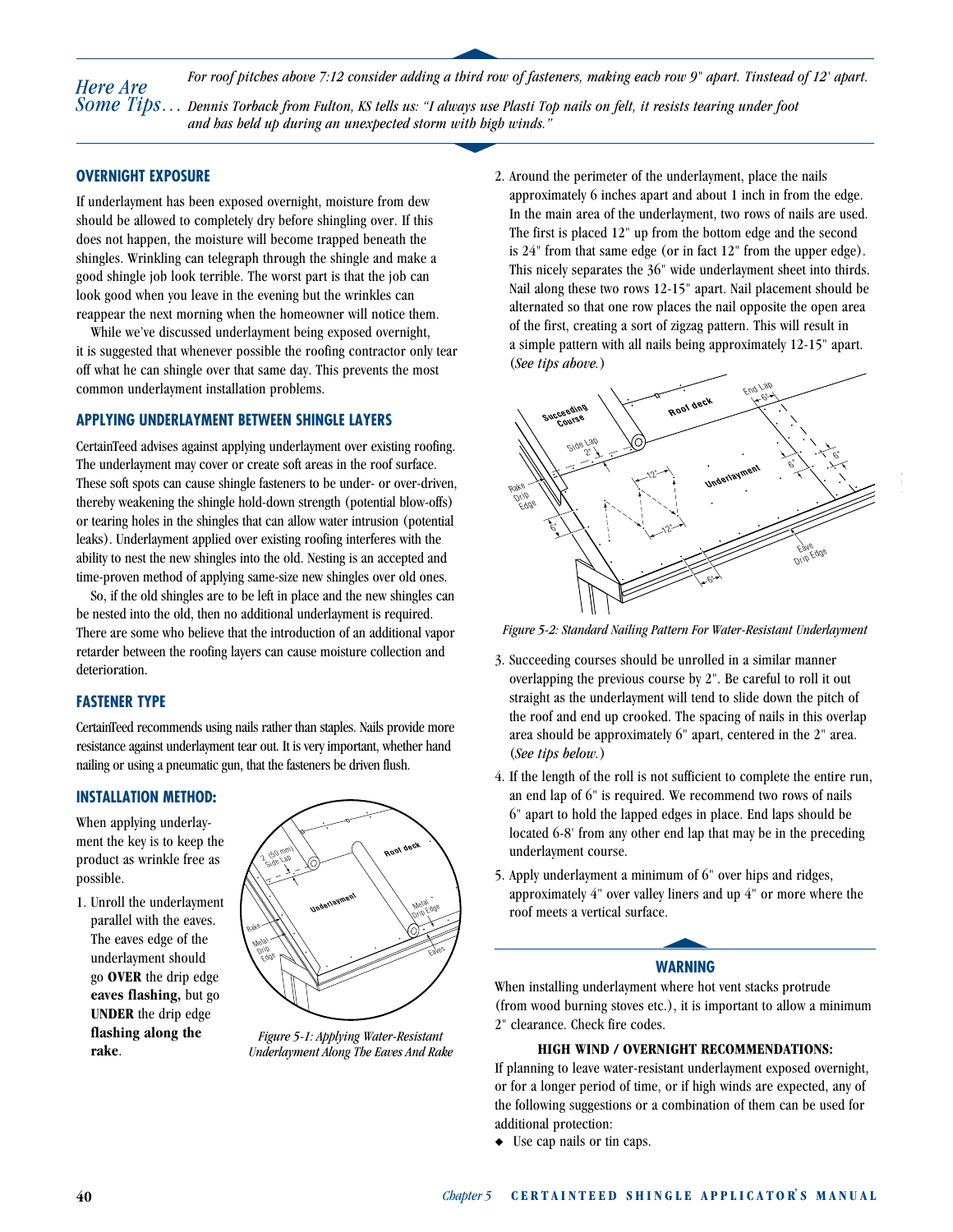- Decrease the nailing spacing recommended above, using additional fasteners.
- Nail 2x4 stringers across lap areas.

#### **DEALING WITH WRINKLES AND BUCKLES**

Organic felts expand when wet. They can wrinkle after being applied to a wet deck or if moisture is absorbed from dew, rain, or snow. If shingles are applied over an uneven underlayment surface, some of the wrinkles may "telegraph" (show) through on the finished roof. Of course, wrinkles and buckles can also result from incorrect installation.

If these problems appear, several approaches are available to eliminate them. First, the underlayment can be replaced. Second, the wrinkles can be cut and repaired with patches and asphalt plastic cement. Third, wet and wrinkled underlayment can be allowed to dry out naturally from exposure to the sun. As the underlayment dries, the wrinkles often "pull down" and disappear.

The best solution for wrinkled underlayment is prevention. Applying a high quality underlayment will eliminate many wrinkling type problems. Ask your supplier for the highest quality he can obtain. Do not assume the underlayment he stocks is the best available. Be willing to pay more for a superior product. The cost of high quality underlayment adds very little to the cost of a job and can often be offset by the savings from reduced rework and repair. Installers who insist on the lowest prices for underlayment are the cause of the low quality underlayment generally found in supplier warehouses.

#### **DIAMOND DECK INSTALLATION METHOD:**

Apply DiamondDeck® only to a clean, smooth nailable deck. DiamondDeck acts like a vapor retarder; therefore, CertainTeed strongly recommends that it be installed over adequately ventilated attic spaces. Application method is dependent on roof slope, anticipated exposure time, anticipated wind speeds, and climate. If the roof is in a climate where ice damming may occur, then first apply an ASTM D1970-compliant underlayment such as CertainTeed's WinterGuard® Waterproofing Shingle Underlayment to all eaves. Do not install DiamondDeck as ice dam protection along eaves. Two layers of DiamondDeck cemented together is not an equivalent to WinterGuard.

- ◆ Standard Slope Roofs (4:12 or Greater): Starting at the lower edge of the roof, apply DiamondDeck horizontally (parallel to the eave) with printed side facing up. When necessary, overlap vertical side/end joints a minimum 6" and "weather lap" horizontal joints a minimum 3". Offset end laps from course to course at least 36". Fasten as described below.
- ◆ Low Slope Roofs (2:12 to <4:12): Starting at the lower edge of the roof, apply DiamondDeck horizontally (parallel to the eave) with printed side facing up. Apply two layers (double coverage) of DiamondDeck in "shingle fashion" as follows:
	- Install a full 25.5" starter strip along the eaves
	- Install a full 48" wide sheet over the starter strip
- Apply each succeeding 48" wide courses up the roof overlapping each previous course a maximum of 22.5" exposure (or 25.5" overlap) in traditional "half-lap" installation or in "shingle fashion".
- Overlap 12" at all end lap seams and offset from adjacent end laps by 36" minimum. Fasten as described below.

#### **Fastening: DO NOT USE STAPLES!**

- u When the finished roofing will be installed **within two days** of underlayment application and high winds are not forecast, standard roofing nails with 3/8" diameter heads may be used. Attach the underlayment at each diamond  $(\diamond)$  printed on the underlayment by nailing a fastener through each diamond  $(\diamondsuit)$ and tight to the surface. Proper fastener spacing is 15" On-Center (O.C.) vertically and 12" O.C. horizontally. On vertical side/end laps install 8 fasteners equally spaced (6" O.C.) centered up the lap to hold the underlayment in place. If wind or rain is expected prior to finished roofing application, it is recommended that 1" diameter plastic or steel cap nails be used in place of standard roofing nails, as described below.
- u When the finished roofing will be installed **later than two days,** CertainTeed strongly recommends using low-profile plastic or steel cap nails with 1" diameter heads to fasten DiamondDeck in place. Attach the underlayment at each diamond  $(\diamondsuit)$  printed on the underlayment by nailing a fastener through each diamond  $(\diamondsuit)$ and tight to the surface. Proper fastener spacing is 15" O.C. vertically and 12" O.C. horizontally. On vertical side/end laps install 8 fasteners equally spaced (6" O.C.) centered up the lap to hold the underlayment in place. All nails and plastic or steel caps must lie flat and tight with the underlayment surface.

#### **Exposure Limitations**

DiamondDeck is not designed to be permanently exposed to sunlight and weather or used as a waterproofing underlayment. DiamondDeck is tested for UV resistance for up to 6 months; do not expose it for more than 6 months prior to installing finished roofing.

#### **Lap Sealing**

Where laps or joints require sealant or adhesive, use a high quality asphalt roofing cement meeting ASTM D4586 Type II or cements/caulks based on butyl rubber or urethane. It is particularly important to seal all lap seams in areas where the underlayment will be exposed to wind-driven rain.

#### **ROOFRUNNER™ INSTALLATION METHOD:**

Apply RoofRunner only to a clean, smooth nailable deck. RoofRunner acts like a vapor retarder; therefore, CertainTeed strongly recommends that it be installed over adequately ventilated attic spaces. Application method is dependent on roof slope, anticipated exposure time, anticipated wind speeds, and climate. If the roof is in a climate where ice damming may occur, then first apply an ASTM D1970-compliant underlayment such as CertainTeed's WinterGuard® Waterproofing Shingle Underlayment to all eaves. Do not install RoofRunner as ice dam protection along eaves. Two layers of RoofRunner cemented together is not an equivalent to WinterGuard. s

*Note:…The plastic release film on WinterGuard is slippery. Avoid stepping on the release film after it has been removed, or on WinterGuard itself when the release film is still attached.*

*Here's a Tip…On hot days put WinterGuard in your truck with the AC kicking for 20 minutes to cool it off before working with it. (Thanks to Mark Dulz, Richmond, MI.)*  $\frac{u}{u}$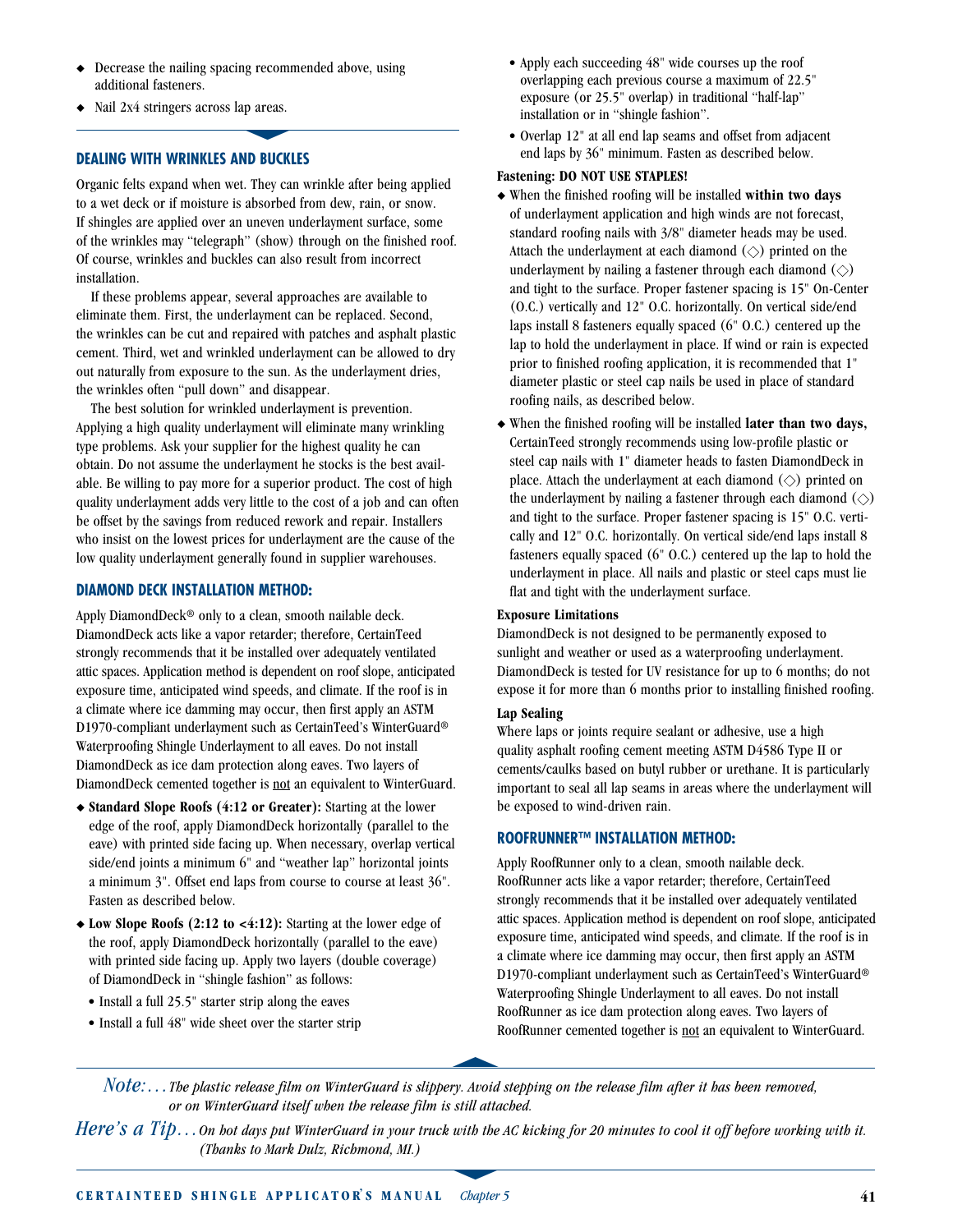s *Here's a Tip...In addition to being used for ice-dam protection and valley liners, it is good practice to use WinterGuard to seal around pipes, skylights, chimneys, sidewalls, dormers, roof transitions and other roof areas vulnerable to leaks.* t

- ◆ **Standard Slope Roofs (4:12 or Greater):** Starting at the lower edge of the roof, apply RoofRunner horizontally (parallel to the eave) with printed side facing up. When necessary, overlap vertical side/end joints a minimum 6" and "weather lap" horizontal joints a minimum 3". Offset end laps from course to course at least 36". Fasten as described below.
- $\triangle$  **Low Slope Roofs (2:12 to <4:12):** Starting at the lower edge of the roof, apply RoofRunner horizontally (parallel to the eave) with printed side facing up. Apply two layers (double coverage) of RoofRunner in "shingle fashion" as follows:
	- Install a full 25.5" starter strip along the eaves
	- Install a full 48" wide sheet over the starter strip
	- Apply each succeeding 48" wide courses up the roof overlapping each previous course a maximum of 22.5" exposure (or 25.5" overlap) in traditional "half-lap" installation or in "shingle fashion"
	- Overlap 12" at all end lap seams and offset from adjacent end laps by 36" minimum. Fasten as described below

#### **Fastening: DO NOT USE STAPLES OR ROOFING NAILS! CAP NAILS WITH 1" HEADS ARE REQUIRED.**

 $\triangle$  Attach the underlayment at each circular target ( $\bigcirc$ ) printed on the underlayment by nailing a fastener through each circle  $\circ$ ) and tight to the surface. Proper fastener spacing is 15" On-Center (O.C.) vertically and 12" O.C. horizontally. On vertical side/end laps install 8 fasteners equally spaced (6" O.C.) centered up the lap to hold the underlayment in place.

#### **Exposure Limitations**

RoofRunner is not designed to be permanently exposed to sunlight and weather or used as a waterproofing underlayment. RoofRunner is tested for UV resistance for up to 3 months; do not expose it for more than 3 months prior to installing finished roofing.

#### **Lap Sealing**

Where laps or joints require sealant or adhesive, use a high quality asphalt roofing cement meeting ASTM D4586 Type II or cements/ caulks based on butyl rubber or urethane. It is particularly important to seal all lap seams in areas where the underlayment will be exposed to wind-driven rain. s

## **WATERPROOFING SHINGLE UNDERLAYMENT** SHING

CertainTeed's waterproofing shingle underlayment is called WinterGuard®. WinterGuard is a long-lasting self-sticking modified asphalt on a glass mat reinforcement. In all cases the product must be applied to a clean dry roof deck.\* The cost is much higher than standard water-resistant underlayment because of the high percentage of asphalt and polymer modifier. WinterGuard is warranted against leaks and it is not destroyed when nails are driven through it because it seals around nails as they are driven.

\* Miami-Dade County acceptance requires the application of WinterGuard over mechanically fastened #30 felt or #43 base sheet, and not directly to the deck. Such application is acceptable only when required by local code in areas where ice damming does not occur. Doing so will not affect the product's limited warranty.

It is designed to seal the roof and prevent water from getting inside a building due to ice dams and/or wind-driven rain. CertainTeed's WinterGuard® Metal is also available for use as a waterproofing underlayment beneath metal, shingle, slate or mechanically-fastened tile roofs. WinterGuard Metal has a slip-resistant film surface designed to improve foot traction and resist high temperatures generated by metal roofs. ASTM standard D1970 applies to WinterGuard, WinterGuard Metal and other similar products.

#### **WHERE IS WINTERGUARD USED?**

WinterGuard can be used on both new or existing decks. It is installed beneath shingles, slate, tile, or cedar shakes. Only WinterGuard - HT and WinterGuard Metal can be installed beneath metal roofing. WinterGuard is easy to apply and an excellent underlayment for lowslope shingle applications. It is commonly used to protect against water backup caused by ice dams at the roof eaves. It is also used in critical areas such as valleys, and as concealed flashing around roof penetrations and up sidewalls. In addition, WinterGuard is very useful on roofs exposed to occasional high winds where wind-driven rain can penetrate beneath shingles.



*Figure 5-3: WinterGuard's many uses.*

WinterGuard

Void Caused by<br>Loose Granules.

#### **THE APPLICATION OF WINTERGUARD OVER OLD SHINGLES**

WinterGuard must be applied over a clean, dry deck. Any other application, such as over old shingles, will void the WinterGuard warranty.

#### **WHAT IS THE DIFFERENCE BETWEEN WINTERGUARD AND STANDARD UNDERLAYMENT?**

All the No. 15 and No. 30 underlayment products will wrinkle somewhat when dampened. Some will wrinkle very badly. All felt underlayments can leak, especially if they are cut to make them lie flat after



Granules Loose Here Permit Water to<br>Get Beneath WinterGuard

₩

Void Where<br>WinterGuard

**Bridges Courses.**<br>**If Nail Head Drives** Through Sheet,<br>a Leak Can Result.

Old Shingles

they have wrinkled, and they can leak around nails driven through them.

Waterproofing shingle underlayments, such as CertainTeed's WinterGuard, do not wrinkle from moisture absorption. They do not need to be cut to flatten wrinkles, because when properly installed,

**42** *Chapter 5* **CERTAINTEED SHINGLE APPLICATO R' S MANUAL**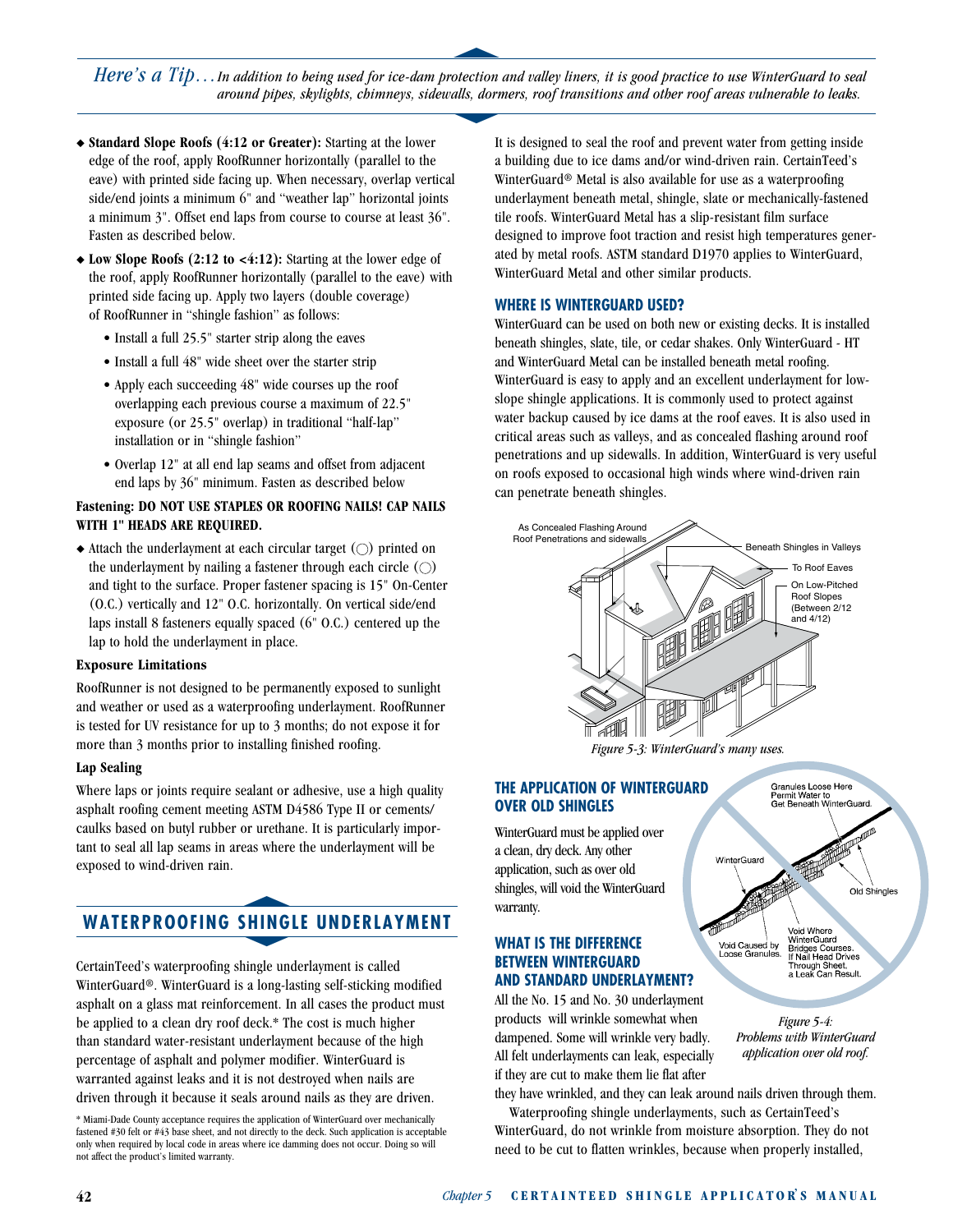*Here's a Tip... Using the "Fly-In" Method, place your thumbs down. It makes the job easier in hot weather, to let go of the sticky* Using the Fiy-In Method, place your thumbs down. It make<br>WinterGuard. (Thanks to Mike Dempsey of Eagle River, WI.)

s

there are no wrinkles. Once adhered, they will not blow off the roof. They do not leak around nails driven through them, because the thick layer of polymer-modified asphalt coating is designed to be sticky and flexible, so it seals around the nails that puncture it. Therefore, these underlayments are not just water-resistant, they are waterproof. But they must be applied fully adhered to a clean, dry wood deck, in accordance with the manufacturer's specifications, in order to get the promised performance. And nails must be properly set according to manufacturer's requirements.

#### **HOW IS WINTERGUARD MADE AND HOW DOES IT WORK?**

WinterGuard is a composite material of asphalt and elastomeric polymers reinforced with a fiber glass membrane. It is formed into a rolled sheet. The rubberized asphalt provides the waterproofing. The polymers make the asphalt elastic and sticky all the way through the membrane. This means WinterGuard has the ability to both stretch and cling, and not rip when stressed. It seals like a gasket around nails driven through it. It sticks to a clean roof deck like glue and is warranted to remain effective for the life of the new asphalt shingle system applied over it, up to 50 years.

#### **HERE ARE SOME OTHER FACTS ABOUT WINTERGUARD SWE O**<br>**WINTE**

- $\triangleq$  WinterGuard<sup>®</sup> is available in two different surface styles sand and granular. WinterGuard - HT (high tack and high temperature) has a film surface. It is more flexible than sand or granular surfaced WinterGuard and can withstand high temperature roof applications, including metal or tile.
- $\bigstar\bullet\;\;$  WinterGuard® Metal is also film-surfaced and designed for use with metal or mechanically fastened tile roof applications.
	- $\bullet$  The standard roll of WinterGuard is 65' in length and 3' wide. One standard roll contains 195 square feet of material. Sand-surfaced WinterGuard and WinterGuard HT also comes in a handy "Short Roll" that is  $32\frac{1}{2}$ " long and 3' wide. It contains  $97\frac{1}{2}$  square feet of material.
	- $\triangle$  A roll of WinterGuard Metal is 61' in length and 39<sup>3</sup>/<sub>8</sub>" wide containing 200 square feet of material.
	- ◆ During installation, an initial light "tack" (stickiness) makes WinterGuard easy to lift if you accidentally put it in the wrong place. The aggressive "tack" of WinterGuard - HT is not as forgiving.
	- Once WinterGuard is installed, however, it locks tight after being warmed by the sun. If an immediate seal is desired, press overlaps firmly with a roller. A heavy-duty wallpaper seam roller or "J" roller works well.

#### **CAUTION:**

 $\bullet$  To help prevent shingles from fusing to the waterproofing underlayment, you can cover sand or granular-surfaced WinterGuard with a layer of felt-underlayment or use film-surfaced WinterGuard HT or WinterGuard Metal. Although not required, adopting this practice will serve the property owner and your fellow roofing contractor well when it comes time for the next re-roof.

- WinterGuard may not come in contact with excessive amounts of petroleum solvent-based cements, such as asphalt plastic cement. For use with WinterGuard, CertainTeed recommends urethanes or polymer-modified cements. Use such materials sparingly.
- $\bullet$  Do not apply over shingles. With the exception of certain roof penetration flashing details do not apply over water-resistant underlayment.\*
- If necessary, you may apply new WinterGuard over an older existing piece of WSU; however, be sure the following conditions are met in order for the WinterGuard warranty to remain in force:
	- The underlying roof deck must be acceptable and in good condition.
	- The existing WSU must have a smooth, clean surface. Nail holes can be present, but all shingles, nails, etc. must be removed and the existing WSU surface swept clean.
	- The surface of the existing WSU must be primed with an ASTM D41 asphalt primer in order to achieve proper adhesion when applying all surface style versions of WinterGuard.
	- All laps must be offset between the existing WSU and new WinterGuard by at least 8".
	- "Feather" the high edge of the WinterGuard over the existing WSU to avoid telegraphing its double thickness.

**Note:** CertainTeed is not responsible for and disclaims any and all liability for any damage caused by incompatibility of its WinterGuard products when applied over WSU from other manufacturers.

- Do not use WinterGuard as a permanently exposed roofing surface because it will begin to degrade after too much exposure to ultraviolet light. However, after being properly applied to an acceptable deck, WinterGuard can be left exposed for three to six months (depending on the weather) prior to the installation of the roofing shingles – without significantly damaging WinterGuard's performance in the finished system. When exposing WinterGuard for more than one day, we strongly recommended that you:
- Press down all laps with a wallpaper seam roller to assure immediate adhesion. End laps should be 6". Side laps for film and granular surfaced should be 4"; sand surfaced requires a 6" side lap.
- $\bullet$  Use additional fasteners to hold the sheet in place (especially if cool, windy weather is anticipated).
- $\bullet$  Close-off holes and joints in the roofs, since the finished roofing system and its flashing components will not be in place to prevent leakage.
- $\blacklozenge$  Prior to roofing over the exposed WinterGuard, inspect it for damage and replace or recover any worn areas. If any fasteners are removed, the WinterGuard must be replaced or the holes must be filled with one of the adhesives mentioned above so that it remains watertight.

\* Miami-Dade County acceptance requires the application of WinterGuard over mechanically fastened #30 felt or #43 base sheet, and not directly to the deck. Such application is acceptable only when required by local code in areas where ice damming does not occur. Doing so will not affect the product's limited warranty.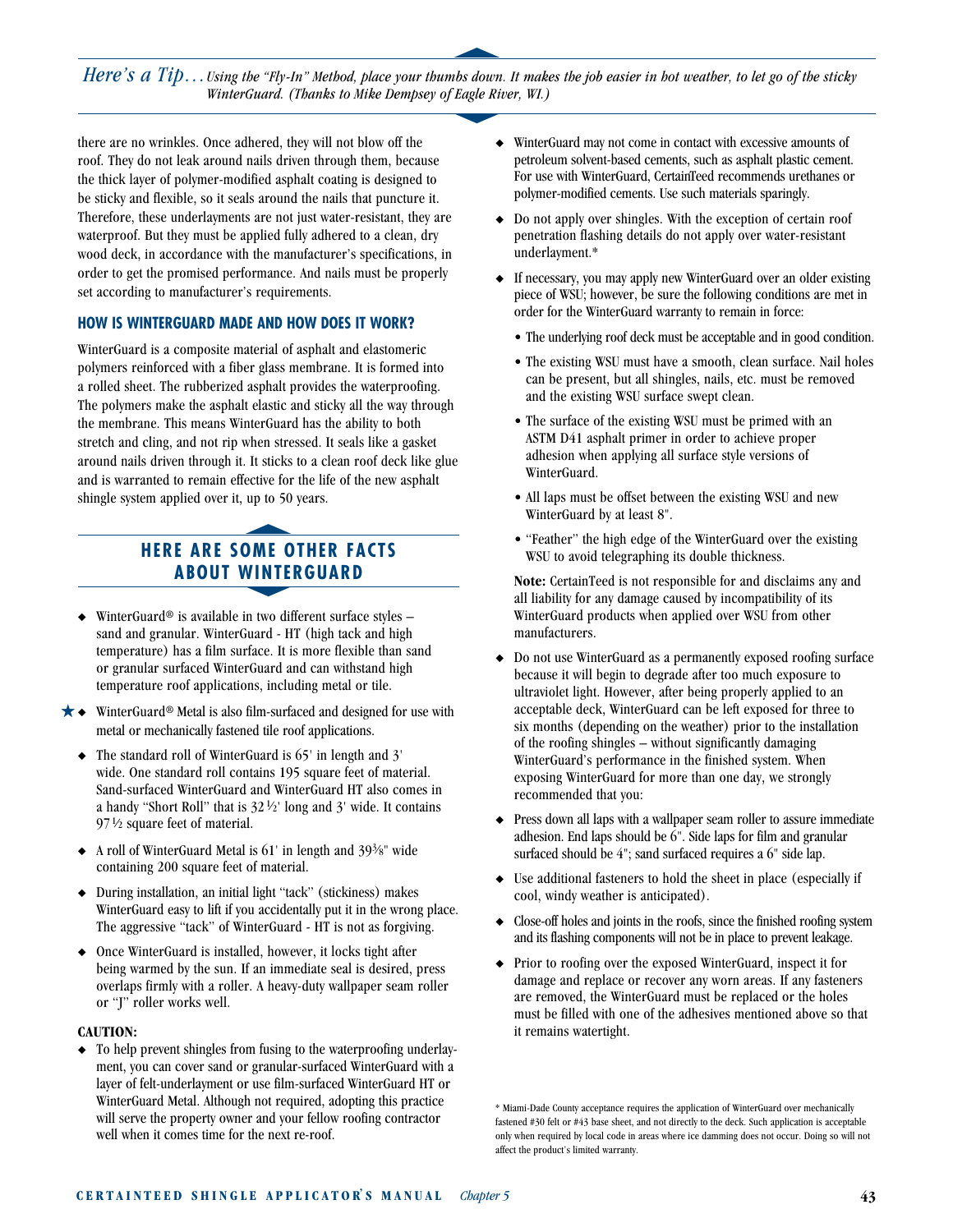#### **WARNINGS**

- $\triangleleft$  Always remember that roofing activity can be dangerous. All necessary precautions and safety guidelines should be observed in accordance with proper roofing trade practices.
- Film-surfaced WinterGuard HT and WinterGuard Metal can be slippery when walked on.
- When sand-surfaced WinterGuard is left exposed for long periods of time, the sand embedded in its top surface will gradually come loose, possibly creating a slippery condition. Be sure to sweep the loose sand off "long-exposed" WinterGuard before walking on it. If, for any reason, you must leave WinterGuard and WinterGuard Metal exposed for a long period of time, you can possibly avoid the "loose-sand" situation by completely covering the WinterGuard with a standard water-resistant underlayment such as #15.
- WinterGuard's release film can be slippery. We suggest that you get the release film off the roof immediately after pulling it off each section of WinterGuard.
- WinterGuard is applied along the eaves and up the roof no less than 24" beyond the interior wall line to protect against leaks caused by ice dams. In areas of severe icing, it must be applied at least up to the highest water level that might conservatively be expected to occur from ice dams. This will vary by climate, amount of ventilation and insulation, and roof slope. For additional information on ice dams, visit www.certainteed.com.
- $\triangle$  WinterGuard<sup>®</sup> is a vapor retarder. If you apply it over the entire roof, special care must be taken to ensure there is sufficient ventilation beneath the roof deck to prevent condensation. Refer to Chapter 7 for more information on ventilation.
- WinterGuard will temporarily lose most of its sticky nature at temperatures under 40°F or even at higher temperatures, depending on its age. We recommend that it be applied in fair weather, at temperatures above 40°. If you need to apply it at colder temperatures, we suggest that you:
	- $\blacklozenge$  Nail it in place with fasteners. Nailing, however, cannot provide protection from ice dams.
	- $\triangle$  Seal the laps with a heat gun or use one of the caulks/adhesives mentioned above.

Installed according to instructions, WinterGuard will become sticky again and adhere when temperatures rise.

#### **DECK PREPARATION**

- $\blacklozenge$  Remove all roofing material down to a clean, dry, and smooth deck.
- $\triangle$  Get rid of anything that is sticking up, such as nails or wood splinters. Also eliminate dust, dirt, loose objects, and moisture.
- $\bullet$  If you are covering a concrete or masonry roof surface, prime the surface first with an asphalt primer meeting ASTM D41 requirements. Follow the manufacturer's instructions for applying the primer. The primer must be dry before installing WinterGuard.

## **THREE INSTALLATION METHODS** LLATI

#### **(1) THE "ROLL-OUT" APPLICATION METHOD**

**NOTE:** This method requires two workers.

- 1. WinterGuard can be applied in any length convenient to the applicator.
- 2. First, unroll the material (keeping protective release film in place), line up with the lower edge of the roof, and hold it in place.



*Figure 5-5: Application using the "Roll-Out" method*

- 3. Lift the starting-end of the material (approximately 1'), peel back, and fold under at least 6" of both protective release film sections.
- 4. Carefully return the exposed adhesive surface to the deck and press it firmly in place. It is recommended that you walk over WinterGuard to set it firmly to the deck.
- 5. If it's cold and the material does not stick immediately, tack in place with a few fasteners.
- 6. Reroll the material from the other end until the peeled and folded-back film is exposed.
- 7. Beginning with the already peeled release film, continue to peel both sections of film from the roll, pulling the roll parallel to the eaves (*Figure 5-5*). Be sure the WinterGuard lays flat and is sticking well.
- 8. Press overlaps firmly into place with a hard roller.

#### **(2) THE "PEEL AND FLOP" APPLICATION METHOD**

**NOTE:** This method is recommended for one-worker applications.



*Figure 5-6: Application using the "Peel and Flop" Method.*

You can apply WinterGuard with the "Peel and Flop" method, using the "two-piece, split-sheet, release-film" feature to adhere the longitudinal halves, one at a time. This feature allows one person to position the sheet before removing the protective plastic sheeting on the underside, then flop it back, peel off the release film, and set it, all without help. Press overlaps firmly into place with a hard roller. It is best to cut the product into manageable lengths of about 12' when applying WinterGuard by this method.

#### **(3) THE "FLY-IN" APPLICATION METHOD**

**NOTE:** This method requires two workers.

- 1. Cut WinterGuard to a convenient length and dry-fit the sheet to its proper location before removing the plastic release film.
- 2. Turn the entire sheet over and remove all the protective release film.
- 3. Pick up the sheet of WinterGuard from both ends and turn it over. Be careful that the wind doesn't catch the sheet when it's raised off the roof. In fact, don't even try this method on a windy day.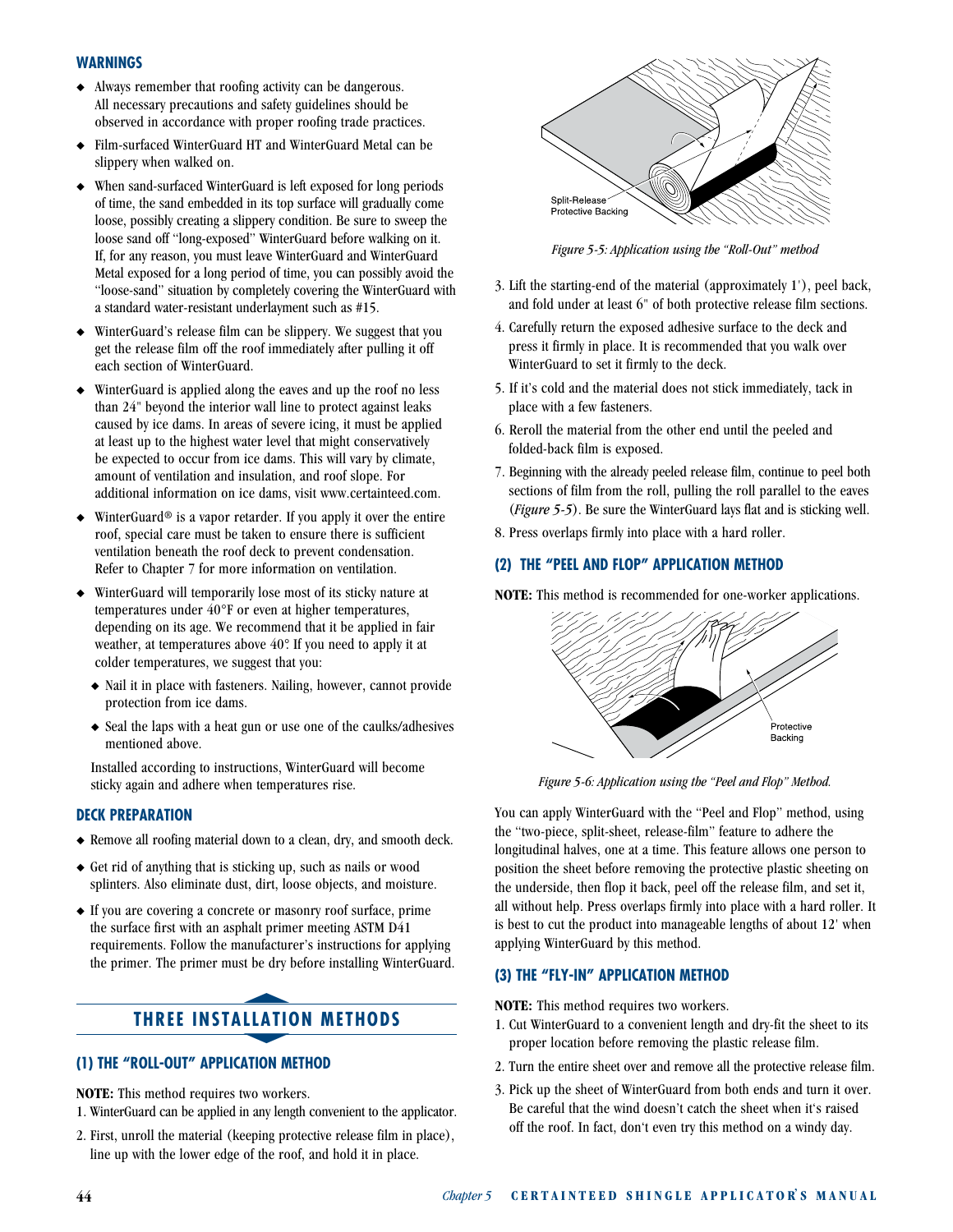

*Figure 5-7: Application using the "Fly-In" Method.*

- 4. Drop or "fly" the sheet into place, using great care to assure correct placement (*Figure 5-7*).
- 5. Press the sheet firmly against the deck to be sure of complete adhesion. It is recommended that you walk over WinterGuard to set it firmly to the deck. set it firmly to the deck.

## **APPLYING DRIP EDGE** NG DR

- 1. Drip edge must be applied so that the higher pieces will overlap the lower pieces.
- 2. At the rake, drip edge may be installed under or over WinterGuard. When drip edge is installed over WinterGuard, the WinterGuard must cover the top of rake board.
- 3. At the eaves, if there is a chance of snow or ice build-up in the gutters, install drip edge over WinterGuard. WinterGuard must cover top of fascia board. In severe ice dam regions, WinterGuard can be wrapped over the fascia board and, if desired, onto the soffit. Cover all exposed WinterGuard with drip edge, gutter, wood or other weather-resistant material to protect it from damage. If there is no chance of snow or ice build-up in the gutters, install drip edge under the WinterGuard.

**DEFEATING ICE BUILD-UP IN GUTTERS:** Ice build-up in gutters will often allow meltwater to intrude behind fascia boards. Depending on construction of the eaves, deterioration of soffits or even interior damage can occur that looks like a roof leak. One method to solve this problem is shown in *Figure 5-8*. Another method is to wrap WinterGuard™ down the fascia onto the soffit, and nail a furring strip to hold WinterGuard tightly in place. This strip also serves as a UV block. Install the gutter in front of the WinterGuard-covered fascia. Then install the drip edge on the eaves over WinterGuard. Make sure the drip edge extends well into the rain gutter as shown in *Figure 5-8*, so UV rays are prevented from reaching WinterGuard. If the fascia is wider than about 6" WinterGuard must be stopped behind the gutter to prevent exposure to UV. This approach may not be compatible with vinyl fascia systems due to the chemical reaction which may cause the asphalt to bleed onto the vinyl.



*Figure 5-8: Application down the fascia to protect against ice build-up in gutters.*

#### **APPLYING WINTERGUARD ON VALLEYS**

- 1. In valleys, the width of the material must be 36" minimum.
- 2. Apply WinterGuard using the "Peel and Flop" method described earlier. This time, however, be sure to use two workers to handle the sheet.

**Valley** Center Line

> 6" Overlap

- 3. Be sure you're getting good adhesion down the valley centerline. WinterGuard must conform smoothly to the valley. If fasteners are required (because of cold weather or a steep slope), they must be no closer than 6" to the valley centerline.
- 4. In valleys, start the application at the low point and work upward.
- 5. To assure waterproofing, overlap all WinterGuard sheets 6" at lap joints. The uppermost portion must overlap the lower portion. A hard roller is recommended to roll and press WinterGuard in place at the laps.
- 6. Do not use WinterGuard as a permanent weathering surface in open valleys (or elsewhere).

#### **APPLYING WINTERGUARD ON LOW SLOPES**



- 1. WinterGuard can be applied under shingles to provide protection against wind-driven rain water on low-slope applications.
- 2. The minimum approved slope for WinterGuard application is 2/12. If applied to cover the entire roof, ensure sufficient ventilation to avoid condensation.

3. It is especially important to assure adhesion at the laps by pressing all overlaps into place with a hard roller.

Note: WinterGuard HT can be applied under metal roofing on slopes of 0.5/12 (for all other types the minimum approved slope is 2/12).